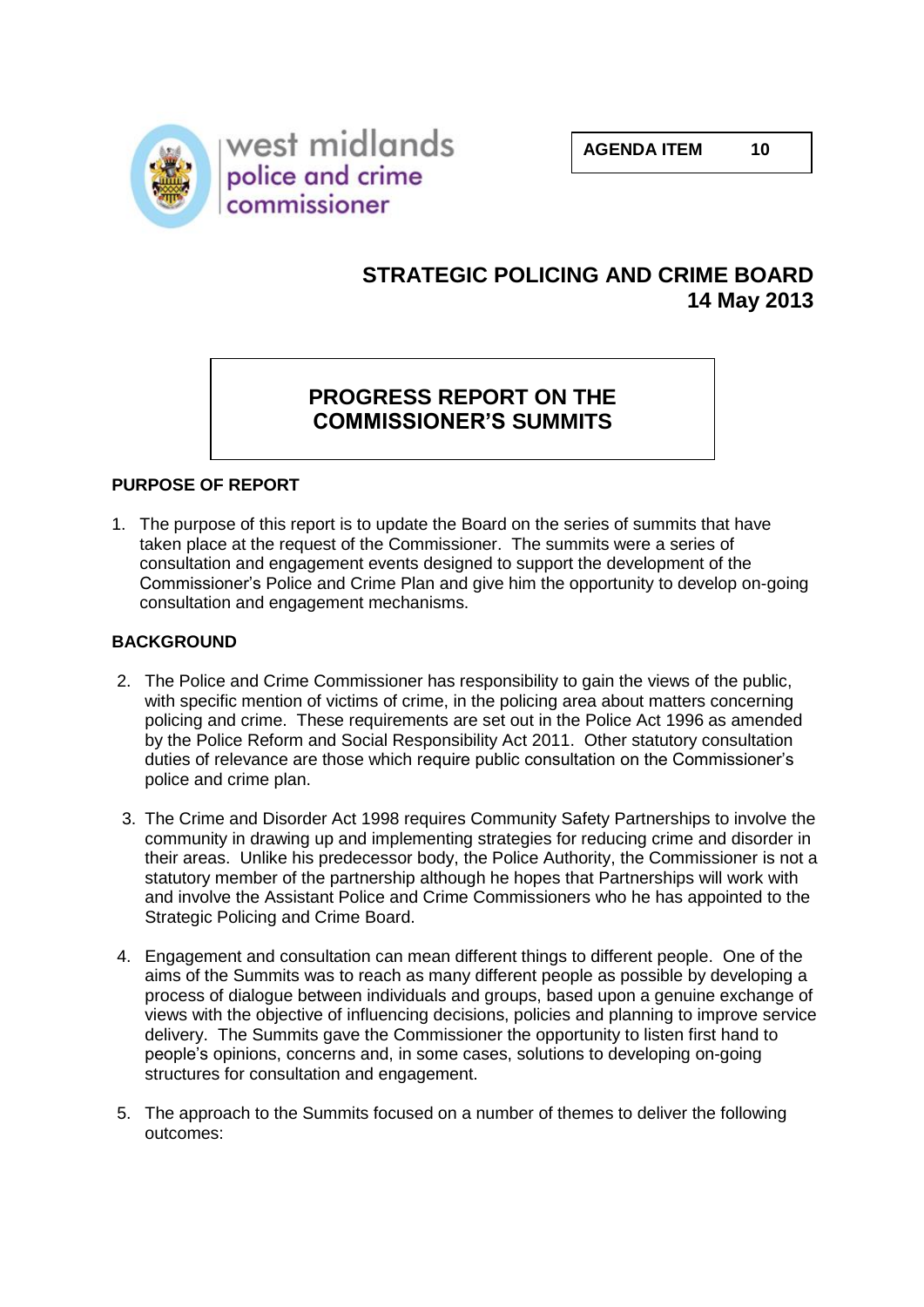- local people feel more informed and motivated to influence decisions on policing services
- all sections of the community have opportunities to influence decisions, particularly victims and vulnerable
- exploring ways of ensuring that people have a voice
- ensuring the coordinated use of existing resources for engagement and consultation with our partners.
- 6. The Commissioner will use the information gained from the Summits to develop and implement structures for on-going consultation. They will also form the basis of the Commissioner's Community Consultation and Communications Strategy.
- 7. Five Summits have taken place, with further events planned for later in the year. The Commissioner's Office is in the process of considering the outcomes from the events held to date. This report gives an overview of those already held.

## **VICTIMS SUMMIT 11 January 2013**

- 8. The Victims Summit had a number of specific objectives which included the opportunity to:
	- speak to victims and representatives in order to ensure that adequate support service are in place for victims and their families
	- talk about the distribution of the victims funding which is being transferred to the Commissioner in April 2014 and to consider how the needs of victims will be represented locally. Police and Crime Commissioners will be responsible for ensuring that the emotional and practical support services for victims of crime. These services help victims to cope with and recover from the impacts of crime.
- 9. At the event the Commissioner set out his ambitions for community led local policing and crime boards in each of the seven local authority areas to ensure that the views of local people are reflected in priorities set locally for policing and crime, and also that those priorities are delivered. They will also be part of the decision making process on the local allocation of funds and monitor their local police and crime plan. The boards will be made up of members of the community as well as responsible authorities. The exact composition will be a matter for lcal determination.
- 10. Roundtable discussions gave participants the opportunity to discuss and develop options for distribution of the victims funding from 2014. The information gained from the Summit formed the basis of a public consultation document. The closing date for responses to the consultation is 31 May 2013. Copies of the consultation document are available on the Commissioner's website [www.westmidlands-pcc.gov.uk.](http://www.westmidlands-pcc.gov.uk/) The following information briefly sets out the questions that are being asked.
	- Question 1 is about the development of a Victims Commission which will develop policies and procedures identify local concerns and priorities and influence the final decisions on funding and allocations.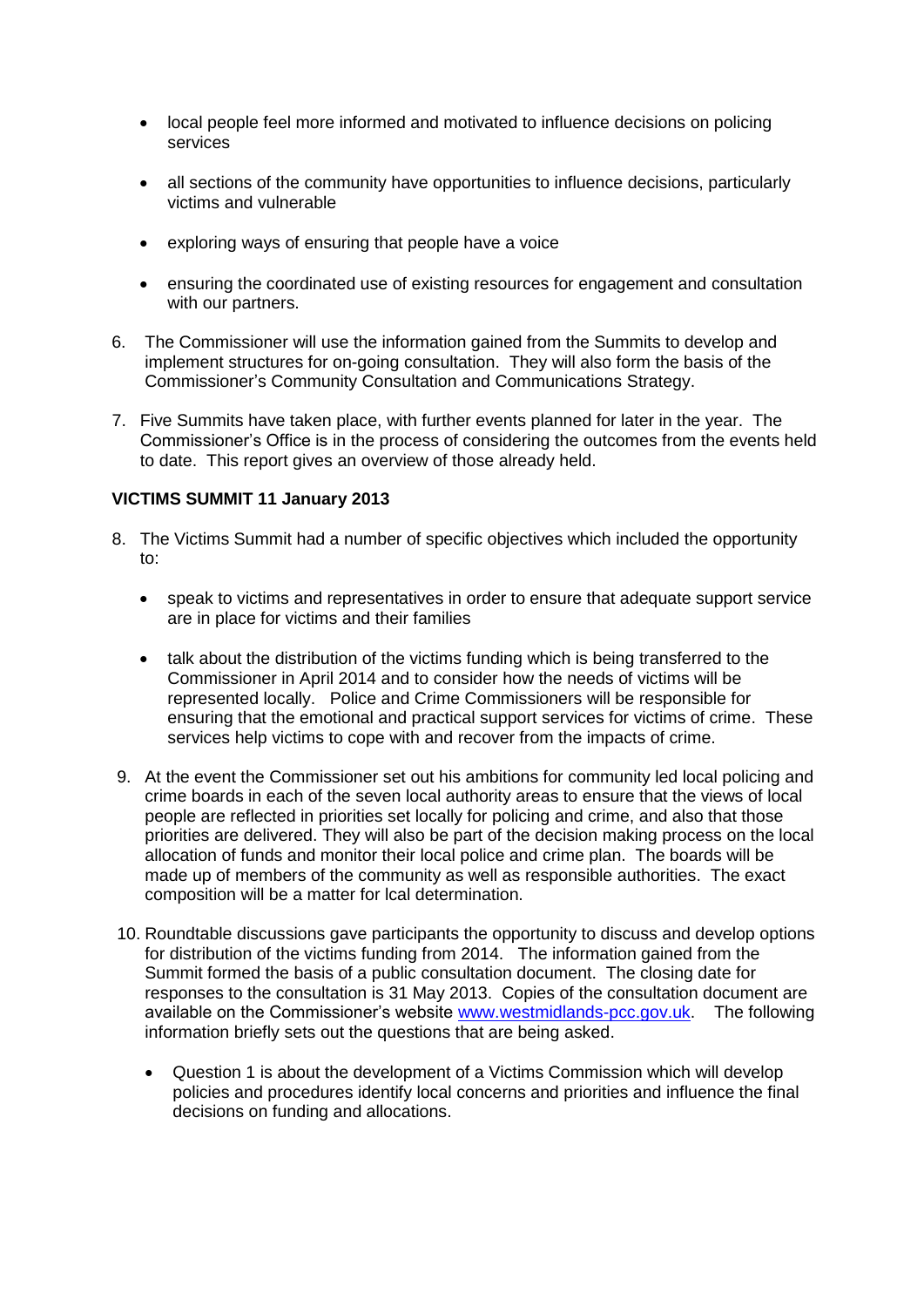- Question 2 gives a number of options for a commissioning framework and delivery options;
	- a) West Midlands wide structure, led by Victims Support, working with other voluntary, community and social enterprise (VCSE) organisations
	- b) West Midlands structure comprising VCSE organisations with no lead organisation4%
	- c) In house procurement by the Office for Policing and Crime
- 11. The full response will be available the week beginning 10 June when the final results and structure will be announced.

#### **BUSINESS SUMMIT 26 January 2013**

- 12. The Business Summit is an important annual meeting that gives the Commissioner the opportunity to speak to the business sector about issues. The meeting is also taken as an opportunity to consult on the police revenue and capital budget and precept for the coming year. This year's event also sought to establish how business wanted to be consulted on an on-going basis.
- 13. Key messages to business were the following proposals:
	- that the Commissioner was minded to refuse the freeze grant and set a precept increase of 3% in line with inflation
	- the release of police officer to front line activities through the establishment of 100 new police staff posts
	- to prioritise capital spending on Invest to Save Schemes and use reserves to avoid borrowing costs
- 14. The business consultation strategy will include:
	- a) A mapping exercise between now and September, which will review information already held by the Commissioner's office to identify business networks and umbrella organisations within the seven local authority areas
	- b) Having established the above, working with the Commissioner and the Non-Executive Board Member lead for business, Brendan Connor, a mechanism will be established to ensure a comprehensive spread of views and influence across the region.
	- c) A programme of engagement of future engagement will be agreed by September which will last through to the end of the current financial year. The Commissioner's Office will work with organisations to ensure that they are able to raise their issues with the Commissioner. This will assist in pre-planning for future events and help ensure that the Commissioner engages with a wider number of businesses than at present.
	- d) The Force lead on business, CSupt Sally Bourner, has established a working relationship with the three Local Enterprise Partnerships in the region. It is not intended that the Commissioner duplicate this. The Commissioner will work with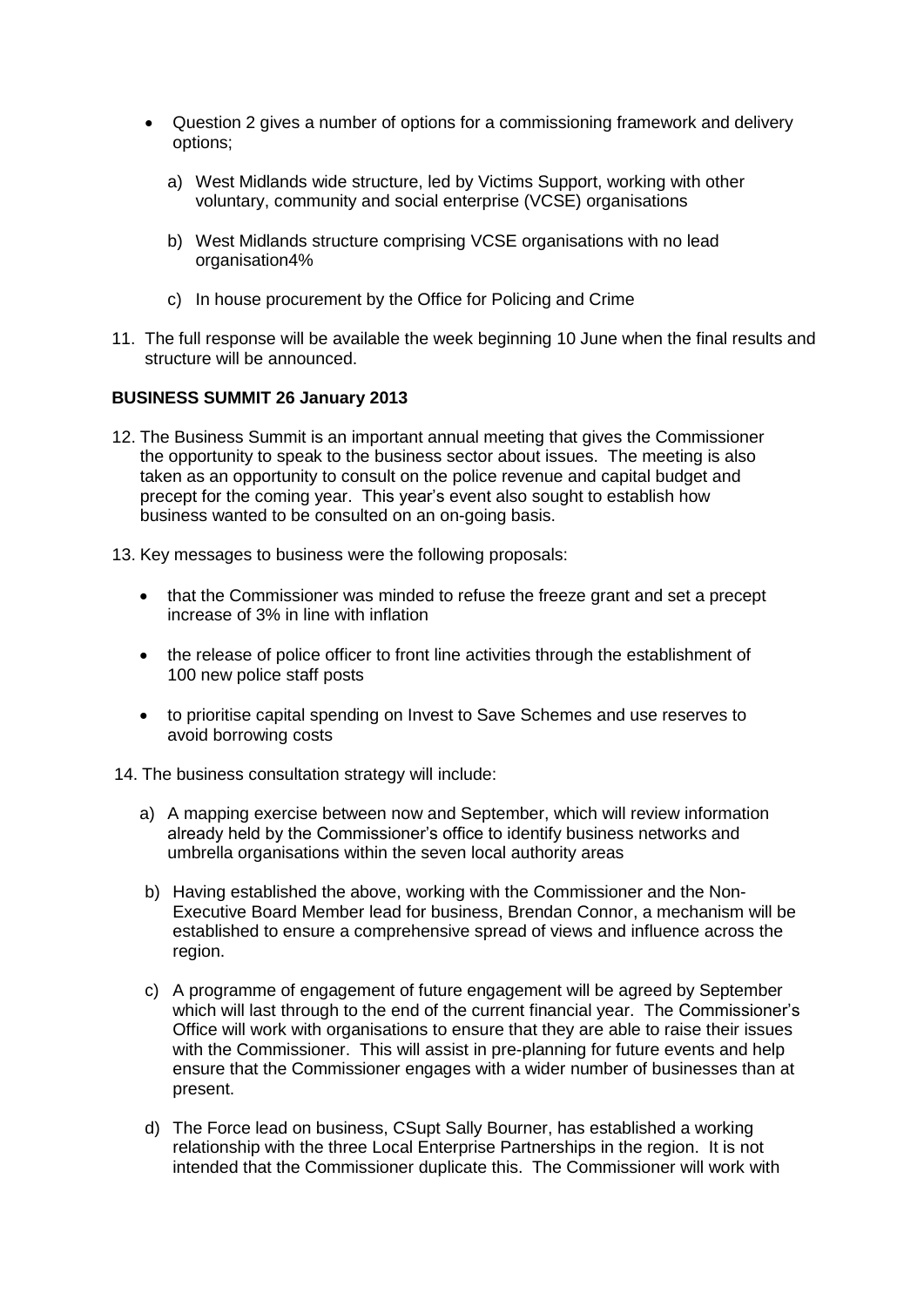the Force to ensure that information is shared. Chief Supt Bourner intends to produce an e-bulletin in partnership with the Commissioner's Office to communicate information to businesses. This will also give a continuity of contact and flow of information and feedback in between other events.

e) The Office will use social media e.g. Twitter, facebook, the website, to ensure all activity is high profile and keep awareness high.

#### **PARTNERSHIP SUMMIT 8 February 2013**

- 15. The Partnership Summit was an opportunity for members from the seven Community Safety Partnerships (CSPs) across the West Midlands to come together and hear firsthand the offer that was being made to them by the Commissioner. The offer was that the Community Safety Fund 2013-14 would be passported out to the CSPs on condition that a community led Local Policing and Crime Boards was established in each of the local authority areas. The Commissioner has indicated that he hopes the local boards would have responsibility for consultation and engagement, and development of a local policing and crime plan. He has also stated that the membership of such boards must comprise at least 50% community representation with a community representative acting as the Chair of the Board.
- 16. The Commissioner explained his ambition for work on future plans to be a 'bottom-up' rather than a top-down process. The seven local police and crime plans are intended to be used as the building blocks for any future variations to the Commissioner's Police and Crime Plan.
- 17. All of the CSPs have accepted the monies allocated to them by the Commissioner, agreeing to the condition of establishing local police and crime boards. Each CSP is now in the developmental stages and determining what structures will work in their areas. There is an expectation that the Boards will be developed to the extent that they will input into the review process for the Police and Crime Plan later this year.

#### **YOUTH SUMMIT 26 February 2013**

- 18. Working with the Youth Offending Teams and the Youth Parliament, 180 young people attended the Commissioner's Youth Summit. The event gave those attending the opportunity to give their views on priorities, policing and on-going consultation.
- 19. Young people were asked to consider the relative merits of a number of options which included Youth Commissioners, a Youth Forum, a Youth Commission, or the use of social media. Feedback included support for the use of existing structures to avoid duplication. However there was no overall consensus on the suggested future structures.
- 20. The Force has already established a Youth Independent Advisory Group and the Commissioner is minded to work with the Force to develop this body into a Youth Commission. This would make use of the existing membership with the addition of two youth representatives/commissioners from each local authority area. Additional members, in the region of 4-6, may be added to ensure representation from special interest areas.
- 21. The Youth Commissioners would lead on the consultation with young people on the Police and Crime Plan, monitoring of priorities and police responses to young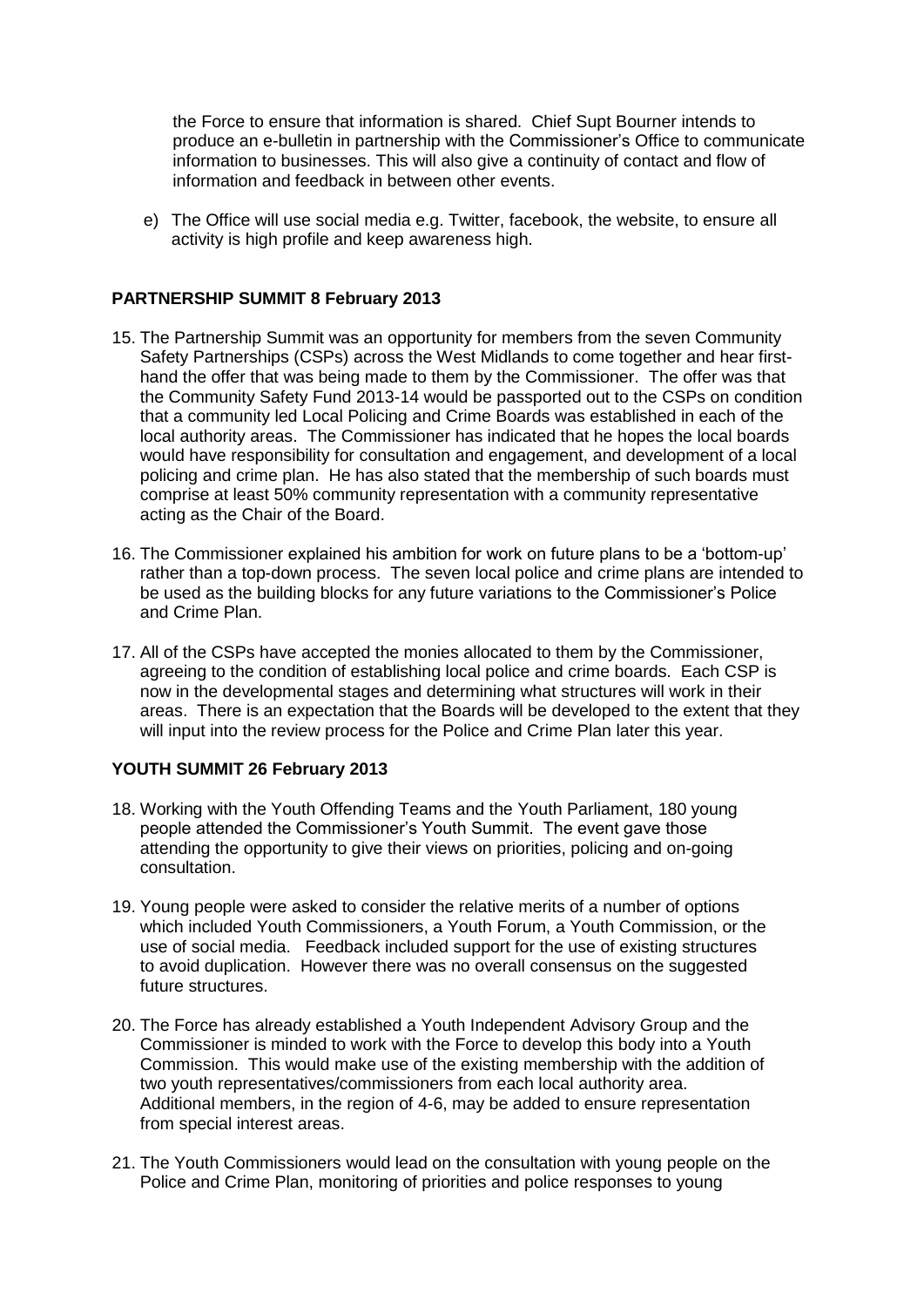people. Work is currently being done with the Force and local authorities to determine existing structures that could be used in the development of this.

## **TRUST AND CONFIDENCE SUMMIT 11 March 2013**

- 22. Communities in the West Midlands need to have trust and confidence in their police as this makes them feel safer and means the police can be effective in reducing crime and disorder. Without this the Commissioner's vision of 'Pride in our Police' cannot be achieved. Levels of reported crime are at an historic low but the public need to see that they being served by an efficient and fair police force in order to feel safe within their neighbourhoods. The aims of this Summit were to:
	- hear people's views on trust and confidence from a range of different perspectives
	- explore solutions for the future of the diverse communities which make up the West Midlands.
- 23. Hate crime, perceived discriminatory treatment, police understanding of diversity, and the way police react to complaints were amongst some of the factors highlighted during the event all of which were considered as having the potential to impact both adversely and positively, on trust and confidence. While the police have strategies in place to deal with all of these, many of those present thought that there was not enough communication to local communities. More community involvement in decision making and more transparency around the work of the police were suggested for the future.
- 24. A number of themes emerged during the course of the day including:
	- the benefits from having a workforce that is representative of the West Midlands
	- the importance of effective engagement with local communities
	- the importance of the police being seen to value their engagement with communities and that they are trained and aware of its significance
	- the importance of the police demonstrating their accountability to local people
- 25. A number of other themes were highlighted, both at these events, but also in the extensive one-to-one engagements that the Commissioner has undertaken with representative groups, individuals and partners. The Commissioner's Office, working with partners and stakeholders, is developing the following in response to these engagements and issues raised in Summits to date:
	- Mental Health and Learning Disability Summit 21 June 2013
	- Stop and Search Summit 20 September 2013
	- Women's Group first meeting September 2013
	- Event for criminal justice partners autumn 2013
	- Partner event to consider safeguarding issues autumn 2013
	- Event to engage with Neighbourhood Watch autumn 2013